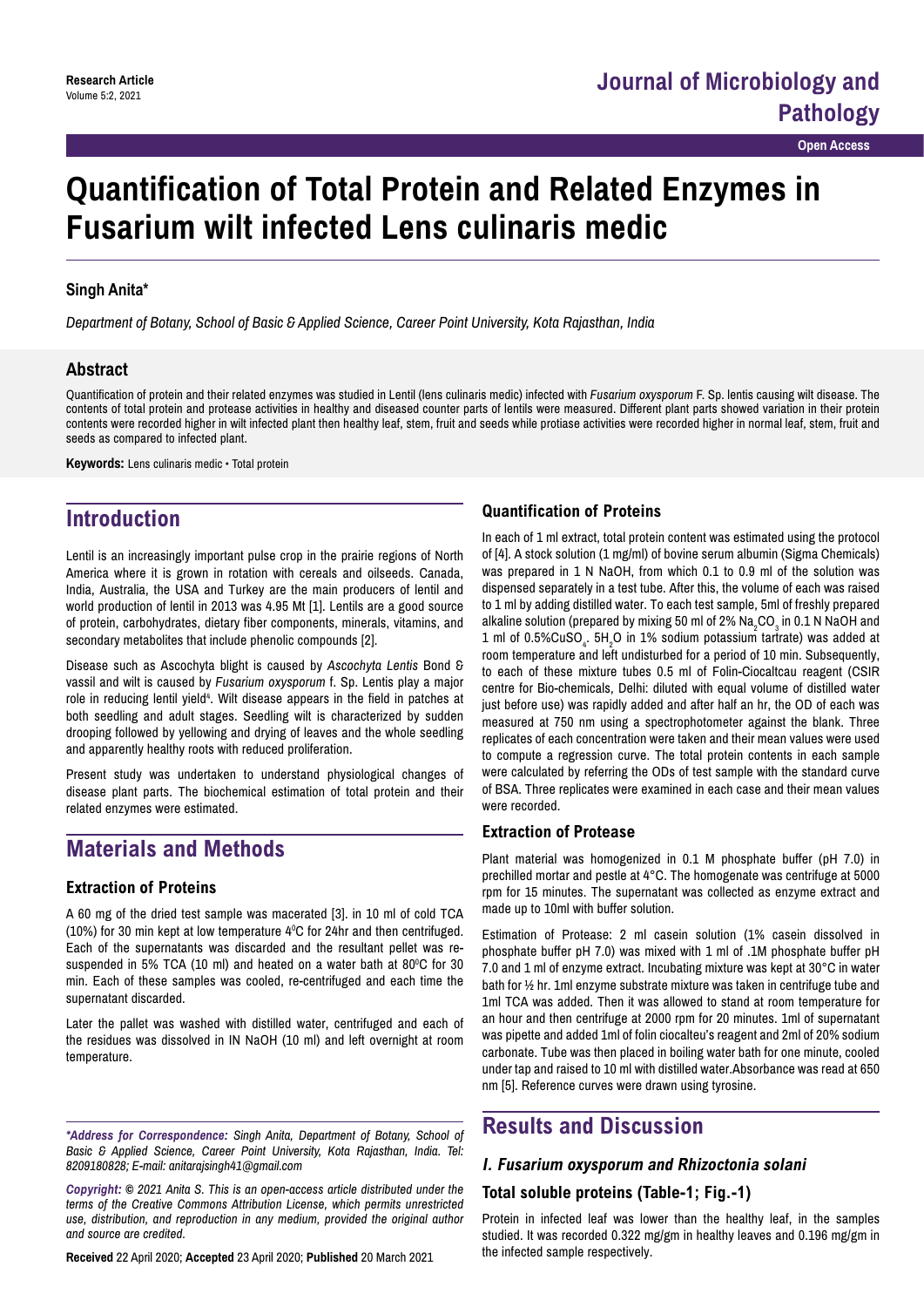| Table 1. Frequency of protein protease concentration. |           |       |            |       |            |            |        |             |             |  |
|-------------------------------------------------------|-----------|-------|------------|-------|------------|------------|--------|-------------|-------------|--|
| <b>Concentration</b>                                  | <b>NL</b> | DLF   | <b>DLR</b> | NS    | <b>DSF</b> | <b>DSR</b> | Nsd    | <b>DsdF</b> | <b>DsdR</b> |  |
| Protein $(mg/g)$                                      | 0.322     | 0.196 | 0.191      | 0.116 | 0.0489     | 0.0451     | 0.0826 | 0.0122      | 0.0118      |  |
| Protease activity (units/sec/mg. wt. of               | 0.005     | 0.006 | 0.005      | 0.003 | 0.004      | 0.002      | 0.004  | 0.005       | 0.003       |  |

**fresh tissue)**

NL = Non infected leaves, DL= Diseased leaves, NS= Non infected stem, DS= Diseased stem,

NF= Non infected fruit, DF= Diseased fruit, Nsd = Non infected seeds, Dsd= Diseased seeds.





NL= Non infected leaves, DLF =Diseased leaves of F.oxysporum, DLR = Diseased leaves of R.solani. NS= Non infected stem. DSF= Diseased stem of F. oxysporum, DSR= Diseased stem of R.solani, Nsd=Non infected seeds, Dsdf= Diseased seeds of F.oxysporum, Dsdr = Diseased seeds of R.solani

**Figure 1:** Protein protease distribution levels.

Protein in infected stem was lower than the healthy stem, in the samples studied. It was recorded 0.116 mg/gm in healthy stems and 0.0489 mg/gm in the infected sample respectively.

Protein in infected seeds was lower than the healthy seeds, in the samples studied. It was recorded 0.0826 mg/gm in healthy seeds and 0.0122 mg/gm in the infected sample respectively.

#### **Protease (Table 1; Figure 1)**

Protease enzyme in infected leaf was higher than the healthy leaf, in the samples studied. It was recorded 0.005 mg/gm in healthy leaves and 0.006 mg/gm in the infected sample respectively.

Protease enzyme in infected stem was higher than the healthy stem, in the samples studied. It was recorded 0.003 mg/gm in healthy stems and 0.004 mg/gm in the infected sample respectively.

Protease enzyme in infected seeds was higher than the healthy seeds, in the samples studied. It was recorded 0.004 mg/gm in healthy seeds and 0.005 mg/gm in the infected sample respectively.

The result is presented in Figure 1 [6] observed an increase in protein

content of groundnut infected with *Cercospora personatum.* Higher total protein content in infected pods of T-9 variety of Vigna mungo susceptible to leaf crinkle virus was observed by [7]. It is a well known fact that enzymes are proteins and the increased synthesis of proteins during the infection may be due to activation of enzymes which are essential for the synthesis of various defense chemicals [8]. The increase in protein content may have resulted form synthesized proteins in the infected host. In addition to air classification, a new emerging dry fractionation method, triboelectrostatic separation has emerged recently as a novel solvent-free approach to separate protein isolates in the food industry by [9]. Methionine is typically lower in plant-based proteins compared with animal-based proteins by [10,11]. examined the physiochemical and functional properties of navy bean protein concentrated using triboelectrostatic separation.

[12] found that the protein content of arhar seeds with a mycelia mat was lower than of seeds from which the mycelial mat was removed. Protein contents were decreased after inoculation with *Phytophthora drechsleri f.sp. cajani* in the resistant cultivar of pigeon pea [13,14]. observed that *Macrophomina phaseolina* infected sesame seeds showed reduced protein content. [15] reported a decrease in protein content in sunflower seeds due to infection of *Macrophomina phaseolina*. [16] reported seed-borne fungi (*Alternaria brassicae*, *Aspergillus flavus*, *A. sydowi* and *Penicillium frequentens*) caused reduction in protein content to taramira and safflower. [17] observed higher amount of protein content in healthy stem, leaves and root as compared to *Erysiphe pisi* infected pea plants.

[18] studied aflatoxin elaboration and nutritional deterioration in some cultivars of black gram, pigeonpea, soybean, gram and green gram during infestation with *Aspergillus flavus* and found that the amount of proteins were greater in resistant varieties. Deterioration in protein was noted during infection in all samples except soybean. They found that in unautoclaved seeds reduction of protein content was caused by *Rhizcotonia solani*. *Curvularia lunata* and *Fusarium moniliforme* while it was increased by *A.niger* and *Rhizopus nigricans*, [19,20]. whereas in autoclaved seeds most of the fungi except *Pythium spp*. and *Fusarium moniliforme* Increase in perish ability of diseased tissue May facilate movement from the source to sink.

### **Acknowledgement**

Authors are grateful to the Principal, Seth Ramji Das Modi College for Women, Dadabari, Kota (Rajasthan) for providing library and laboratory facilities.

### **References**

- 1. Onyango B. O, Koech P. K, Anyango B, and Nyunja R. A, et al "Morphological, genetic and symbiotic characterization of root nodule bacteria isolated from Bambara groundnuts (Vigna subterranea L. Verdc) from soils of Lake Victoria basin, western Kenywaa". *Journal of Applied Biology and Biotechnology.* 3 (2015): 001-010.
- 2. Anchirinah V. M., Yiridoe E. K. and Bennett-Lartey S. O. "Enhancing sustainable production and genetic resource conservation of Bambara groundnut". *A survey of indigenous agricultural knowledge system. Outlook on Agriculture* 30 (2001): 281- 288.
- 3. Bryan C. S, Doku "Identification of Phytomonas, Azotobacter and